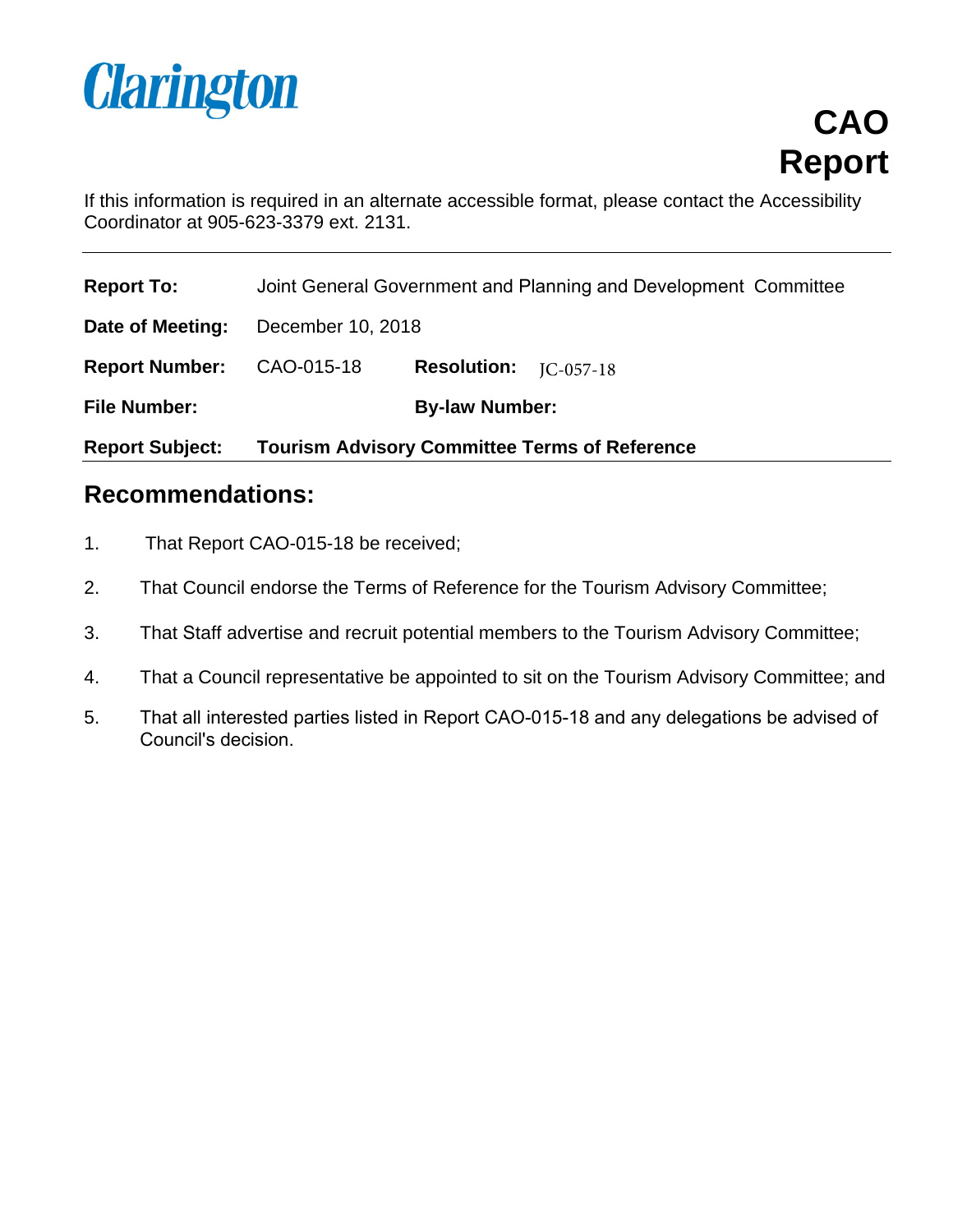### **Report Overview**

In September 2018, Council authorized staff to develop a Terms of Reference for a new Tourism Advisory Committee that would work with staff and Council to promote the tourism sector in Clarington. The attached Terms of Reference set out a mandate for the new committee.

# **1. Background**

- $1.1$ On September 17, 2018, Council approved the Tourism Service Delivery Review report CAO-012-18 which included 16 recommendations. One key proposal was the creation of a "Stakeholder Advisory Committee". This proposal was listed in four separate recommendations (specifically numbers 1, 2, 8 and 10 on page 15 of CAO- $012 - 18$ ).
- $1.2$ Council received the report and authorized staff to develop a Terms of Reference for the new Tourism Advisory Committee.

# **2. Tourism Advisory Committee**

- $2.1$ Staff have created a Terms of Reference for the new Tourism Advisory Committee. Please see Attachment 1 to this report.
- $2.2$ The Tourism Advisory Committee will assist and advise Council in the development of a new strategic plan for Clarington Tourism. The development of a strategic plan was listed as the second recommendation made by the consultant.
- $2.3$ It is recommended that the Tourism Advisory Committee be made up of industry stakeholders and include members from all the diverse tourism sectors including restaurants, accommodations, and attractions.
- $2.4$ Members of the Tourism Advisory Committee will serve as a resource for Council and staff to provide insight and advice from a business perspective on tourism-related initiatives.

## **3. Concurrence**

Not Applicable.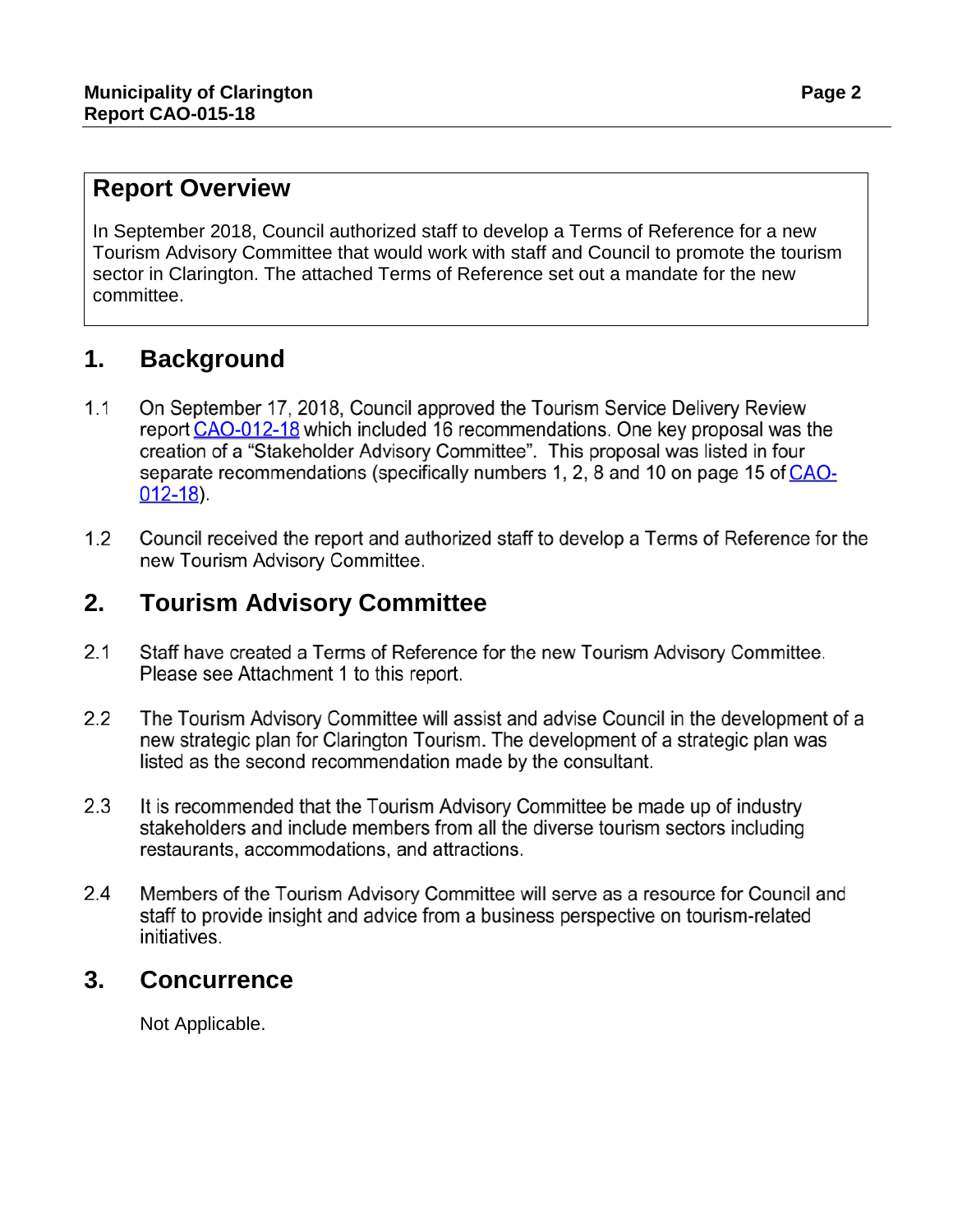### **4. Conclusion**

Staff recommend that Council approve the attached Terms of Reference for the Tourism Advisory Committee. The formation of a new Tourism Advisory Committee was a key recommendation in the Tourism Service Delivery Review Report, which Council endorsed on September 17, 2018. The new committee will advise Council on tourismrelated initiatives and provide expertise on a sector that is a key economic driver in Clarington, Durham and Ontario.

Submitted by:

WA

Andrew C. Allison, B. Comm, LL.B CAO

Staff Contact: Basia Radomski, Manager of Communications and Tourism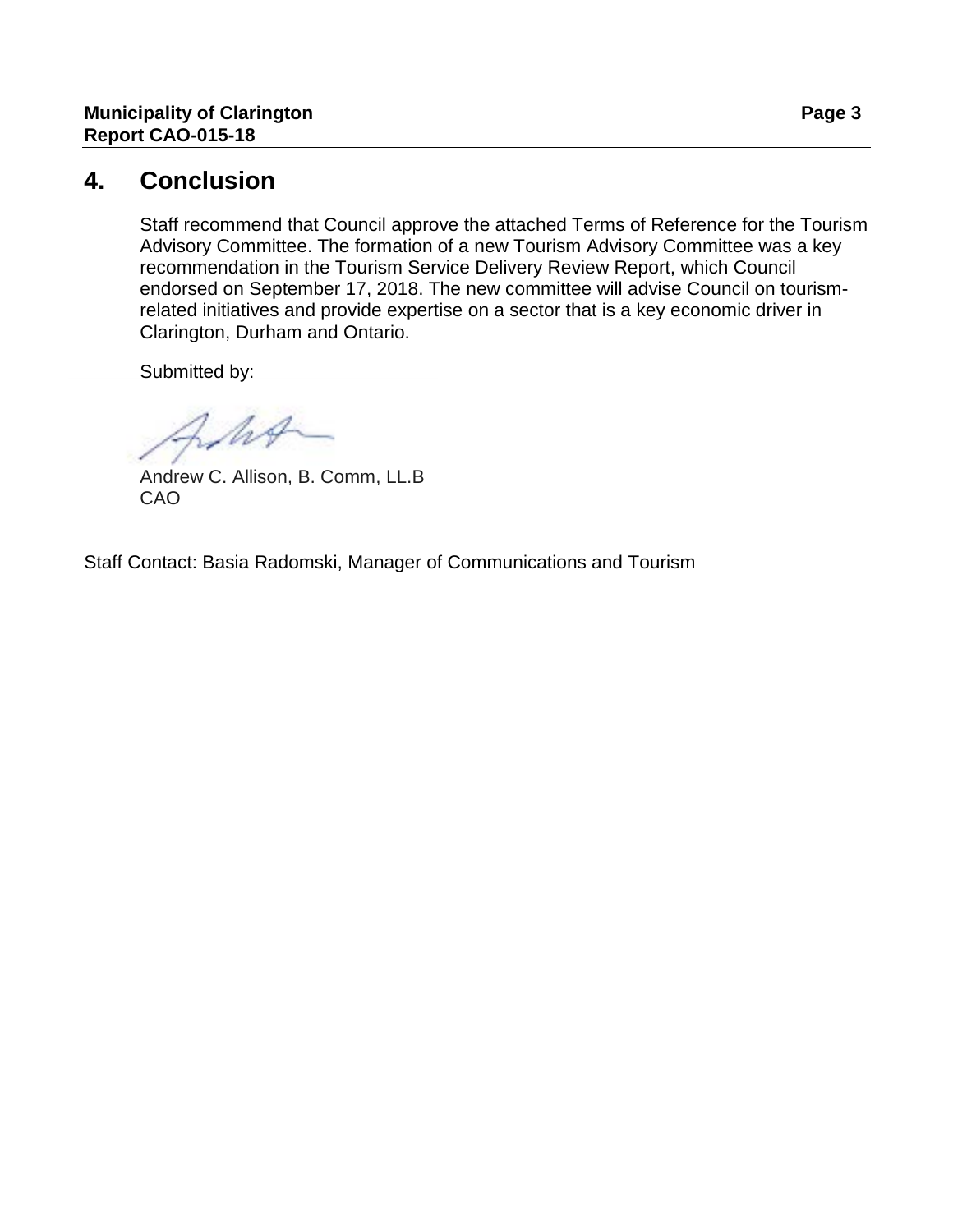# **Terms of Reference**

# **Tourism Advisory Committee**

#### **Name**

The committee will be known as the Tourism Advisory Committee or "committee" in this document.

### **Purpose**

The role of the Tourism Advisory Committee is to provide advice, comments and recommendations to Council on tourism services, activities and initiatives to promote the Municipality. The committee will represent a variety of Tourism stakeholders and will work with staff to further tourism-focused strategic goals and initiatives as set out by Council.

### **Committee Scope**

- Assist staff and Council in the development of a tourism-specific strategic plan.
- Assist in communicating with other stakeholders the clearly defined roles of Clarington Tourism staff, including the scope of work as well as staff resources and assistance that is available for stakeholders.
- Act as a sounding board for new tourism ideas and initiatives.
- Assist in gathering tourism-specific metrics and measurables to ascertain the tourismspecific economic impact.
- Act as tourism ambassadors and assist staff in educating, reaching out, and informing other tourism partners and visitors.
- Assist in the development and communication of a Clarington Tourism brand.
- Provide feedback for tourism campaigns and initiatives.
- Identify opportunities for new tourism initiatives for staff to explore.
- Serve as a stakeholder resource for staff to gain insight and advice from a tourism business perspective.
- Help build positive relationships between Clarington Tourism and all tourism stakeholders.
- Assist in involving more stakeholders and securing increased support for Clarington Tourism, the brand and initiatives.
- Identify new partnership opportunities with other major stakeholders including Central Counties Tourism, Durham Tourism, Sport Tourism, as well as other government agencies.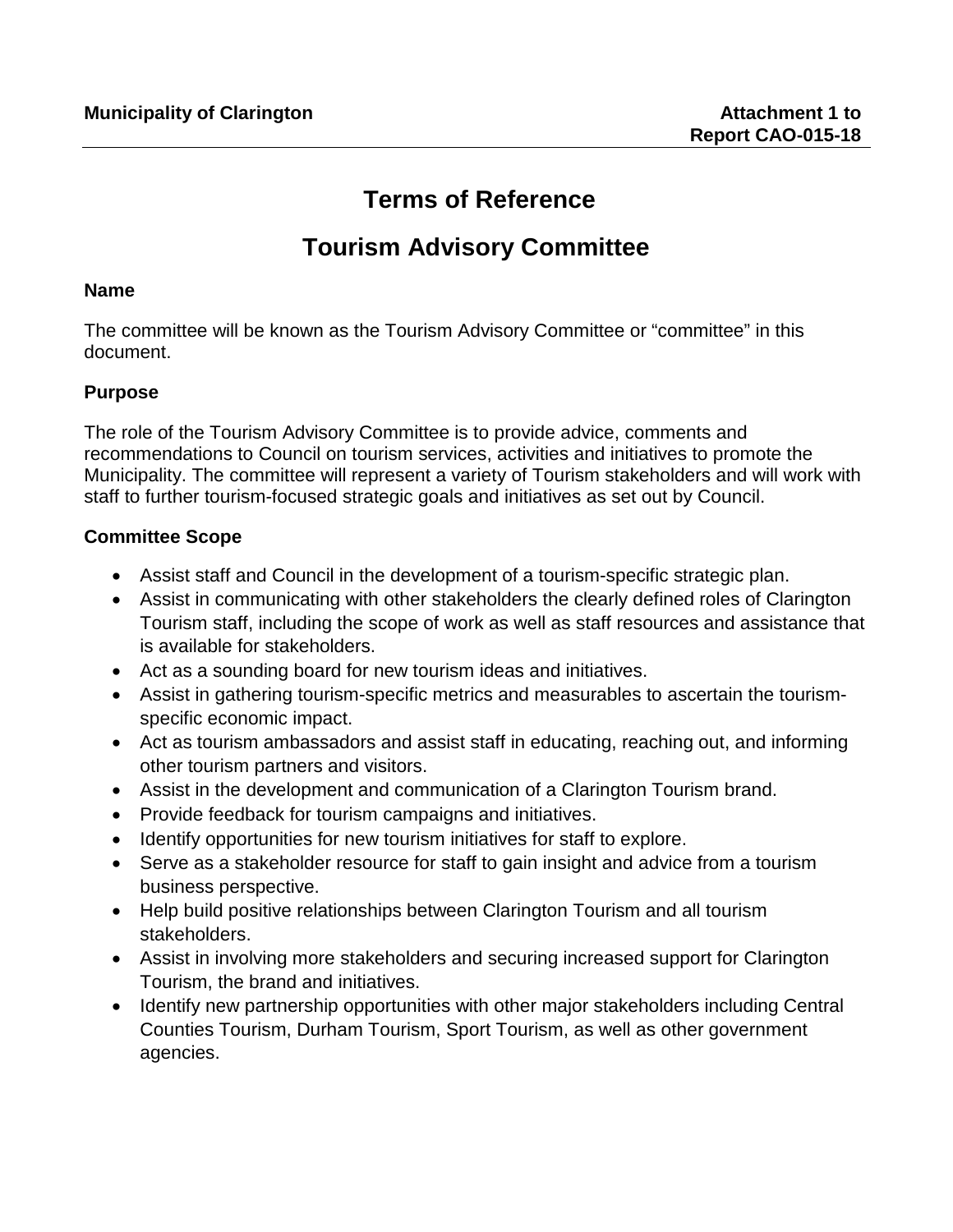#### **Committee Composition**

- The committee will be comprised of a total of nine voting members, one of whom will be a member of Council, a representative from Clarington Board of Trade (non-voting) and a staff liaison (non-voting).
- All members must be tourism stakeholders with a tourism market-ready business in Clarington.
- Members need to be representative of the various tourism sectors within the community including restaurants, accommodations, adventure, large businesses and BIAs.
- Appointments will run for a four-year term and coincide with the term of Council.
- Appointments may be revoked at any time at Council's discretion.
- Committee members will contribute time, knowledge and expertise to assist the committee to fulfil its mandate.
- The committee will work with staff to fulfil Council's mandate.

### **Committee Meetings**

- Committee will elect a chair and vice chair from committee members on a yearly basis.
- Committee will meet quarterly at the Municipal Administrative Centre. The chair may call additional meetings if needed. The meetings will be open to the public.
- The selected chair or in his/her absence vice chair will preside over all meetings and committee business, except the inaugural meeting, which will be chaired by the Member of Council until the chair and vice chair are elected.
- The committee chair will work with the staff liaison on committee meeting agendas and minute taking. The minutes will be included in Council agendas for all of Council to review.
- A quorum consists of no less than five of the voting members.
- The committee may meet without a quorum but cannot vote on any matters.
- Whenever possible, committee decisions will be made by consensus. When a vote is necessary, a motion must be moved by a member and have another committee member second that motion prior to voting.

#### **Budget and Communications**

- Tourism staff will oversee the committee's budget.
- The budget will include money for education/communications/marketing materials and will be included in the overall tourism budget.